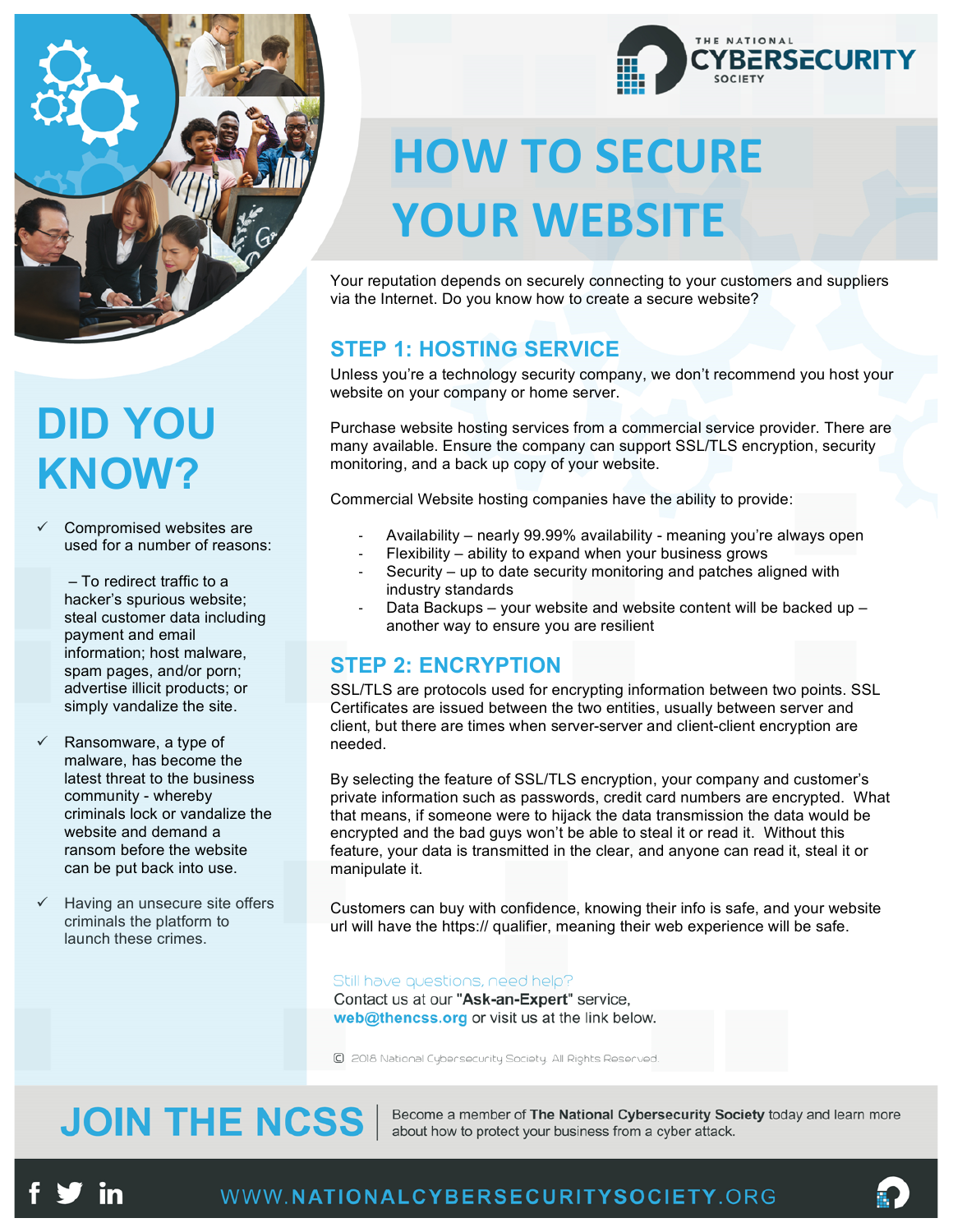

### **Secure Website continued…**

#### **STEP 3: BACKUP**

Most hosting companies provide a backup copy of your website content and the ability to restore your site to an earlier version if you get into trouble. This is usually a standard feature – but check the plan to ensure you have this provision.

Ask how long it will take to restore your site to an earlier version. If you can be down for a day or two, then at least you will know in advance. If you can't be down for a day or two, select a service provider who can restore your site within your time constraints.

#### **STEP 5: DNS SECURITY**

This is a premium service, but well worth the cost. Ever wonder if a hacker could interfere with your site and redirect users to a site that looks just like your site, but they steal all of your customers and business? Domain Name Server (DNS) converts your URL (www.howtoguide.com) to a series of numbers (an IP address) that a browser uses to locate a website. When you type a domain name into your browser, the DNS looks through a huge database to find the right IP address you requested and directs your browser to the correct website content. DNSSEC or DNS Security stops hackers by securing the look up process and verifying the visitor is actually arriving at your site.

Select DNSSEC as a service with your website hosting contract. This will improve performance, accessibility and security by placing you DNS information in a secure location. The hosting company will place your DNS information in multiple servers around the world, so visitors searching for your site can get connected to the closest server location for a faster response. It eliminates the error, "website not found", which usually happens when a server is slow to respond. With this feature, hackers won't be able to redirect your customers to their website to steal user names, passwords or credit cards numbers.

#### **STEP 6: ESTABLISH A LOGIN/PASSWORD**

When you establish a website account, you will be asked for a user name and password. Simple, right? Not so simple, your password shouldn't be password! Passwords should be between 10-20 characters the longer the password, the harder it is for someone to crack.

- $\triangleright$  Don't use words or phases that link to who you are, where you have lived street, city you were born, date you were married, your business name, your business owner, kid's names or birthdays.
- $\triangleright$  Change your password every three months or when prompted by the hosting provider
- > The password you established should only be used for your website, don't reuse passwords.<br>Still have questions, need help? Contact us at our "Ask-an-Expert" service, web@thencss.org or visit us at the link below.

© 2018 National Cybersecurity Society. All Rights Reserved.

### **JOIN THE NCSS**

Become a member of The National Cybersecurity Society today and learn more about how to protect your business from a cyber attack.